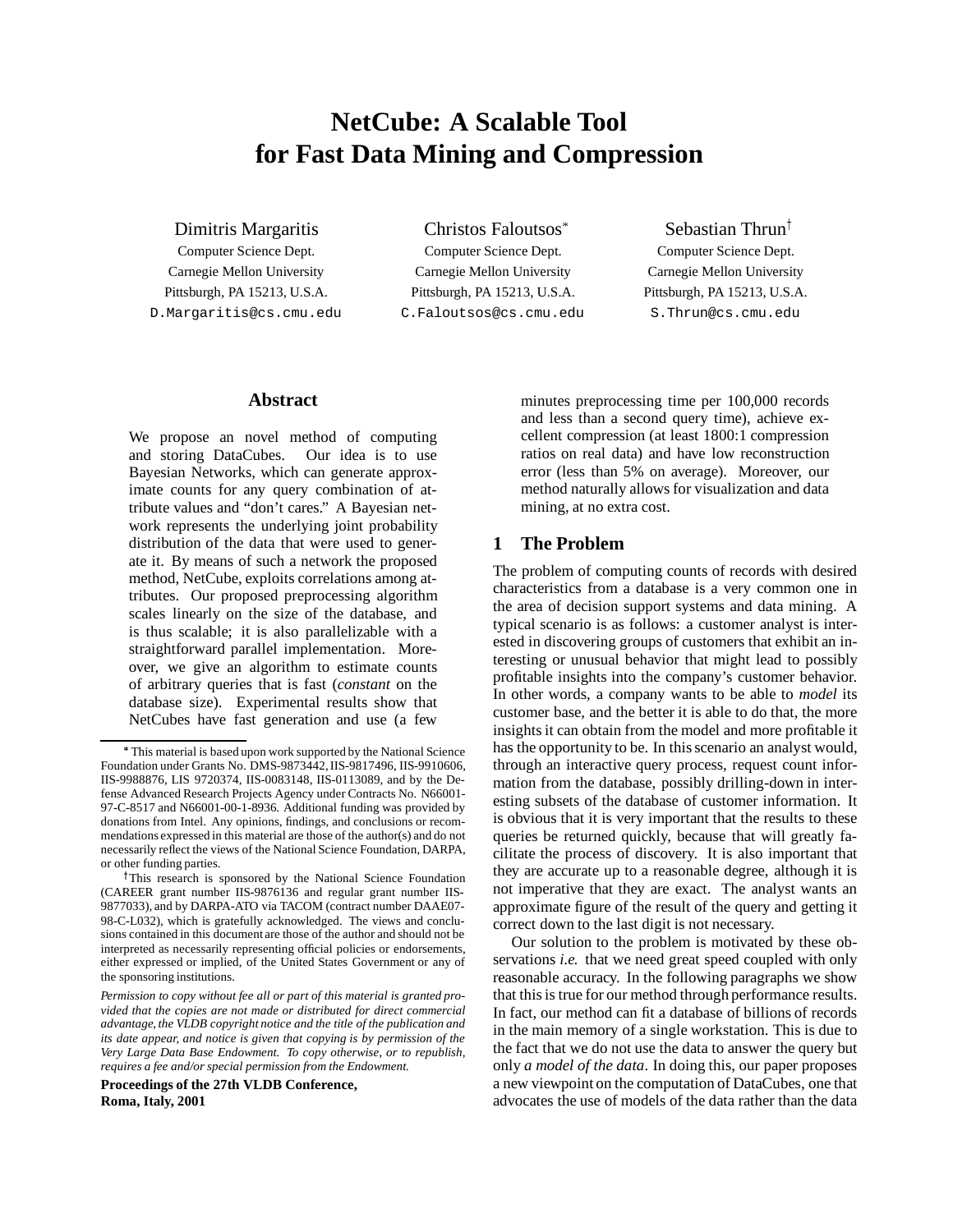themselves for answering DataCube queries. Having said that, the real challenge lies in how to construct a model of the data that is good enough for our purposes. For this, there are two important considerations that are relevant to the problem that we are addressing:

One, the model should be an accurate description of our data, or at the very least of these quantities derived from them that are of interest. In this problem the quantities are the counts in the database of every interesting count query that can be applied to them (*i.e.* queries with some minimum support such as 1%; other query results can be due to noise and errors in the data). Second, the model should be simple enough so that using it instead of the actual data to answer a query should not take an exorbitant amount of time or consume an enormous amount of space, more so perhaps than using the raw data themselves.

These two issues are conflicting, and the problem of balancing them is a central issue in the AI field of machine learning (which concerns itself with the development of models of data): it is always possible to describe the data (or the derived quantities we are interested in) better, or at least as well, with increasingly complex models. However, the cost of such models increases with complexity, in terms of both size to store the model parameters and time that it takes to use it for computing the relevant quantities (the query counts in our case). In this paper we chose to use Bayesian networks (**BNs**). Such models are not the only choice possible, but we picked them because they are a mature, broadly acceptable and well respected method of modeling data in the machine learning community. This acceptance and respect comes not only from their practical effectiveness, but also from their sound mathematical foundations in probability theory, as opposed to a multitude of other *ad hoc* approaches that exist in the literature. The method of producing the BNs from data that we use is one that has proven to be scientifically acceptable in the machine learning community and good in practice [16, 23].

The remainder of the paper is organized as follows. In section 2 we briefly review the current literature on DataCubes and the prevalent current implementation, bitmaps, and also of Bayesian networks. In section 3 we present a simple introduction to Bayesian networks and methods of inducing their structure from data. In section 4 we describe our approach, and we show some experimental results in section 5. We conclude with a discussion of relevant issues and directions of future research in section 6.

# **2 Related Work**

DataCubes were introduced in [8]. They may be used, in theory, to answer any query quickly (*e.g.* constant time for a table-lookup representation). In practice however they have proven exceedingly difficult to compute and store because of their inherently exponential nature. To solve this problem, several approaches have been proposed. [9] suggest materializing only a subset of views and propose a principled way of selecting which ones to prefer. Their system computes the query from those views at run time.

Cubes containing only cells of some minimum support are suggested in [2] and a coarse-to-fine traversal is proposed that improves speed by condensing cells of less that the minimum support. Histogram-based approaches also exist [13], as well as approximations such as histogram compression using the DCT transform [17] or wavelets [24]. Perhaps closest to our approach is [1], which uses linear regression to model DataCubes. Bitmaps are relatively recent method for efficiently computing counts from highly compressed bitmapped information about the properties of records in the database. They are exact techniques. Unlike the DataCube and Bayesian networks, bitmaps do not maintain counts, but instead perform a pass over several bitmaps at runtime in order to answer an aggregate query [14, 3]. Query optimizers for bitmaps also exist [25].

There has not been much work on applying Bayesian networks to databases. An exception is [21], where possible causal relations from data are computed for purposes of data mining. Also, [6] used Bayesian networks for lossless data compression applied to relatively small datasets. Data mining research itself has been mostly focused on discovering association rules from data [18, 15], which can be viewed of as a special case of Bayesian network induction.

Bayesian network research on the other hand has flourished in the last decade, spurred mostly by Pearl's seminal book [19]. [10] contains a comprehensive overview of approaches to inference and structure induction. Restricted classes of Bayesian networks such as trees have been solved optimally [5] in the past. However, the general problem is NP-complete [4]. There exist two general approaches: the hill-climbing approach based on the MDL score [16, 23], the prevalent, more practical one which is used here, and the constraint-based approach. Constraintbased algorithms are covered in [22].

# **3 Bayesian Network Overview**

In this section we present some background on Bayesian networks, emphasizing the points that relate to our current application of decision support systems and data mining. We also discuss methods to automatically compute their structure from data samples (database records) taken from a domain of interest. It should be noted that this is a difficult problem in its own right. In this paper we draw from years of research for the most practical and widely accepted solution for memory-resident databases, and propose a new algorithm to attack the problem in the context of very large databases that cannot fit in main memory.

Before we begin, we introduce some notation: we denote variables with capital letters  $X$ ,  $Y$  etc.) and their values with lower-case letters  $(x, y)$  etc.). Sets are shown in bold letters (U, <sup>D</sup> etc.). The symbols used throughout the paper is shown in the table on the next page.

The attributes in the database are also referred to as "variables" throughout the paper, since they have a oneto-one correspondence to the variables that appear in the Bayesian network.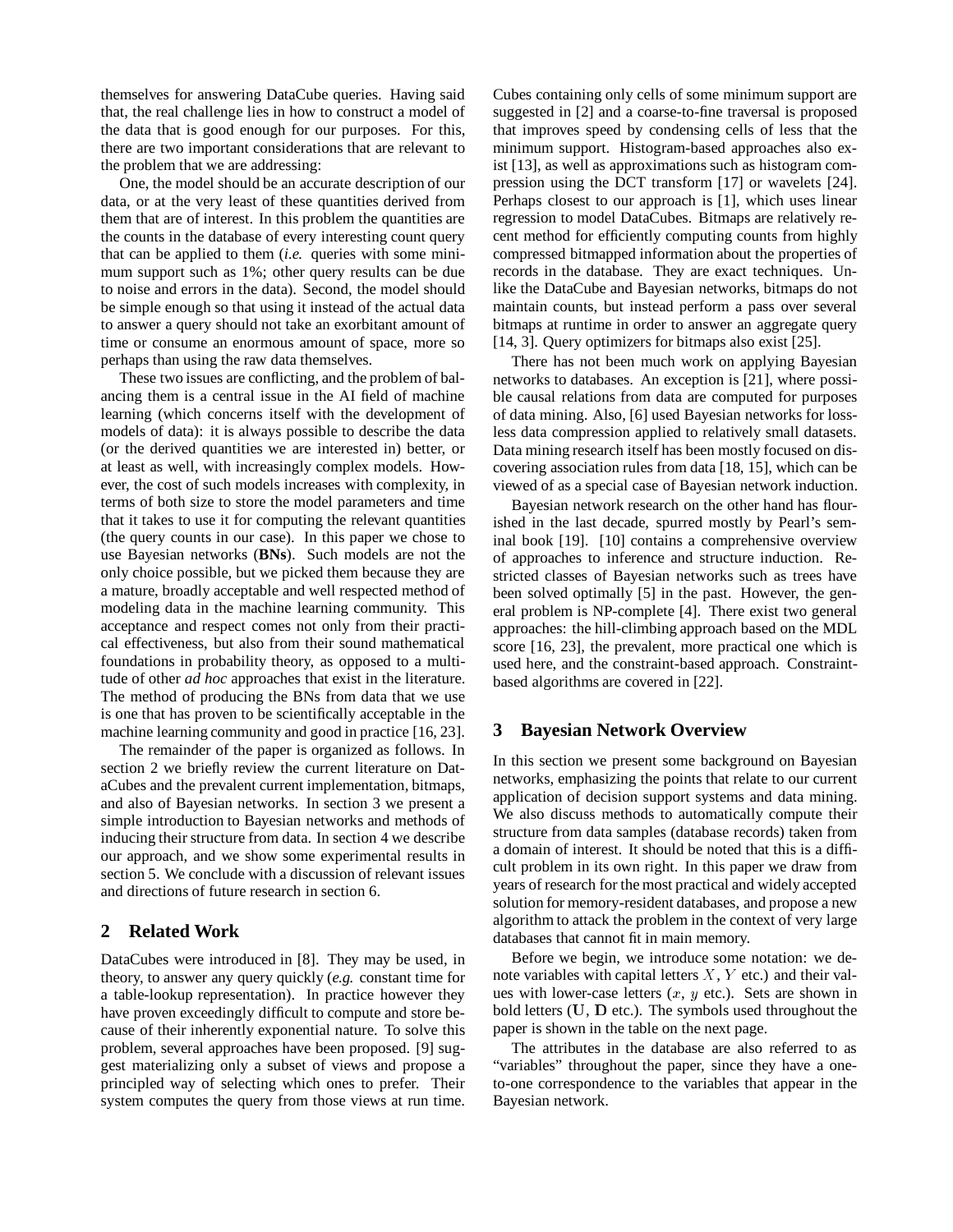| Table of Symbols          |                                                                                           |  |  |  |  |
|---------------------------|-------------------------------------------------------------------------------------------|--|--|--|--|
| D                         | Main database                                                                             |  |  |  |  |
| N                         | Number of records in main<br>database <i>i.e.</i> $ D $                                   |  |  |  |  |
| П                         | Set of attributes: $\{X_1, \ldots, X_n\}$                                                 |  |  |  |  |
| n                         | Number of attributes <i>i.e.</i> $\mathbf{U}$                                             |  |  |  |  |
| $x_1, x_2, \ldots, x_n$ j | Tuple j in database, $j = 1, , N$                                                         |  |  |  |  |
| $\mathbf{D}_{i}$          | Database subset used to construct<br>Bayesian network $B_i$                               |  |  |  |  |
| m                         | Size of each subset $ \mathbf{D}_i , i = 1, , K$                                          |  |  |  |  |
| Κ                         | Number of database subsets <i>i.e.</i> $\left\lfloor N/m \right\rfloor$                   |  |  |  |  |
| В,                        | Bayesian network constructed<br>from $\mathbf{D}_i$ , equal to $\langle E_i, T_i \rangle$ |  |  |  |  |
| ${\bf E_i}$               | Set of edges of graph of $B_i$                                                            |  |  |  |  |
| T:                        | Set of probability tables of $B_i$                                                        |  |  |  |  |

#### **3.1 A Brief Introduction to Bayesian Networks**

A Bayesian network (**BN**) is a graphical representation of a probability distribution function over a set of variables  $U = \{X_1, X_2, \ldots, X_n\}$ . It consists of two parts: (a) the directed network structure, and (b) the conditional probability tables, one for each variable. The network structure is constrained to be acyclic. Undirected cycles are allowed *i.e.* cycles along which not all edges are pointed in the same way. Such structures represent alternative paths of influence between variables. The variables are typically discrete, although BNs with continuous variables are also possible.

As an example, a simple Bayesian network is shown in figure 1. It depicts three boolean variables, A ("home alarm goes off"),  $B$  ("burglar enters the house") and  $C$  ("earthquake occurs"). In this paper we will assume that all variables are binary, although this is not necessary and does not affect the generality of our approach. In the binary case, each conditional probability table records the probabilities of that variable takes the value "true" for each possible combination of values ("true" or "false") of its parents. The meaning of the BN in figure 1 is that  $A$  depends on  $B$ and  $A$  depends on  $C$  but  $B$  and  $C$  are independent.

In general, a probability distribution can be specified with a set of numbers whose size is exponential in  $|U|$ , namely the entries in the joint probability distributiontable. One can represent such a table by a completely connected BN in general, without any great benefit. However, when independencies exist in the domain, using a BN instead of the full joint probability table results in two major benefits:

- 1. **Storage savings**. These may be significant to the point where infeasibly large domains may be representable, provided that they exhibit a sufficient number of independencies among the variables of the domain. The savings are typically exponential because conditional independencies are common in practice.
- 2. **Clear and intuitive representation of independencies**. Given the graphical representation of a BN, it is easy to determine the variables on which a quantity of interest depends on statistically and which are irrelevant and under what conditions.

Edge omissions indicate the existence of conditional in-



(b) Corresponding DataCube counts

Figure 1: (a) Example Bayesian network and (b) DataCube constructed from a database of 1,000 examples. The Bayesian network consumes less space in this example because B and C are independent.

dependencies among variables in the domain. As mentioned above, if all variables in the domain statistically depend on all others, then there is no storage advantage to using a BN, since the storage required for the specification of the network is exponential in  $|U|$ . Fortunately, in practice this is not the norm, and in fact the most interesting domains for data mining are those that exhibit a considerable number of independencies.

In order to illustrate the storage space savings in this domain, we can look at figure 1(b). There we see the complete DataCube of the domain using a database that contains 1,000 examples. The numbers that have to be stored in the DataCube are 22 essential counters. The numbers necessary in the corresponding BN are 6 probability entries. We see that for this particular example this is certainly not a significant improvement, especially considering the overhead of specifying the parents of each node and using floating point numbers for the probability entries. However, for large networks with tens or hundreds of variables, the savings increases exponentially, if the corresponding network is sparse. For <sup>n</sup> attributes, the DataCube has to store  $2<sup>n</sup>$  tables of counts, with each table having size equal to the product of the cardinalities of the attributes they include (minus one). No full joint table for hundreds of variables containing either probabilities or counts could ever be stored for example using today's technology. However, such a domain can be succinctly represented by its joint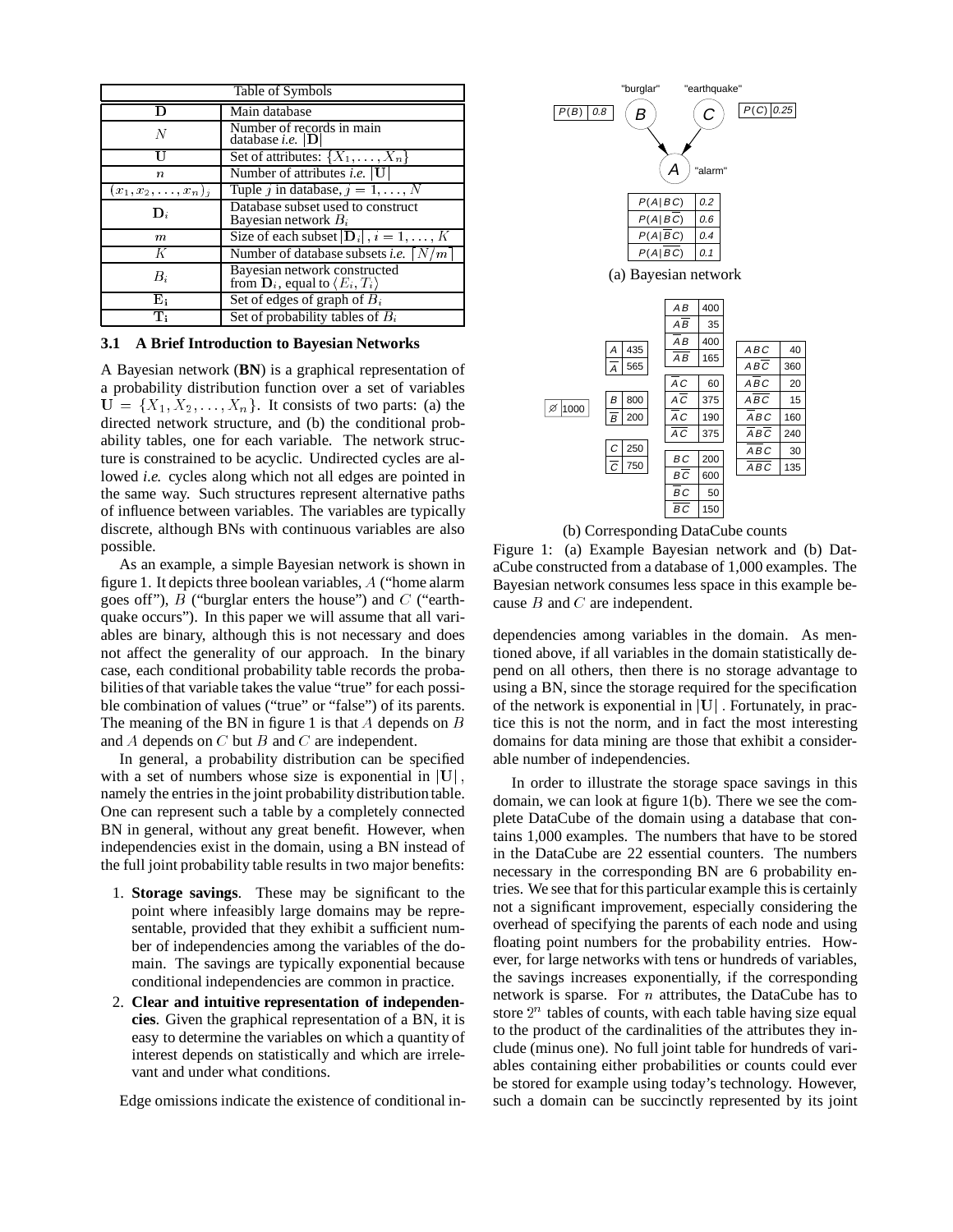probability distribution by taking into account the independencies that exist and using its Bayesian network instead. Such is the approach that we propose in this paper.

The independencies expressed by a Bayesian network can be easily read from its structure. In figure 1 for example,  $B$  ("burglar") and  $C$  ("earthquake") are independent in the absence of any knowledge about A ("alarm").<sup>1</sup> If they were not, then either edge  $B \to C$  or  $C \to B$  would have to have been included in the network.

#### **3.2 Computation of the Bayesian Network Structure**

The discussion of the previous section serves to establish the usefulness of modeling data domains using BNs. However, BNs are not as widely used as more traditional methods such as bitmaps for example, especially within the database community. We argue that the main reason for this, apart from the fact that the database and machine learning communities are mostly separate, lies in the computational difficulty in inducing models from data. Bayesian network induction from data is not an exception. However, we argue in this paper that the benefits are great, especially in domains such as decision support systems and data mining where they are a natural fit. In this paper we present an algorithm for computing and querying BNs constructed from very large databases that cannot fit in main memory, solving one of the main obstacles in adopting such a promising approach to many important problems in the database community.

The main difficulty in modeling with BNs lies in determining the structure of the graph. Once the graphical structure has been determined, the computation of the conditional probability tables is simple: a simple counting procedure of the records in the database that correspond to each entry would achieve a maximum likelihood estimate of the true table entries.

The problem of structure discovery from data is NPcomplete in its generality [4]. In practice, there exist several potential solutions. One is to use a domain expert to specify the structure, but that is a slow and error-prone process, especially in large domains with many variables. In such domains, like market basket analysis, such a specification by an expert may be impossible or at least questionable. Therefore there is great benefit in both speed and reliability in automating this procedure as much as possible. Currently the most widely accepted method of BN structure discovery from data is described in [16, 23]. The method works by using heuristic search in the space of legal structures (*i.e.* structures without directed cycles) attempting to optimize an objective function, frequently referred to as *score*. The score that is frequently used in practice is the Minimum Description Length (MDL) of the data by the BN. We note here that this score is theoretically derived and not arbitrary. The heuristic search procedure frequently

used is greedy hill-climbing, where each step consists of an addition, deletion or reversal of an edge in the current network that is under consideration during search. The search procedure can be initialized in a variety of ways, such as an empty, a completely connected or a randomly created initial network. The direct objective of this method is to produce a network that describes the data well so that its predictions (probability estimates) of the data records are as accurate as possible without at the same time producing a overly complex network (that is consuming a large amount of storage space).

The algorithm outlined in the previous paragraph is the one we used in this paper. It is implemented within the  $BuildFromMemoryUsing Data(D)$  routine that is shown below, adapted from [16, 23].

|                            | Procedure $B = BuildFromMemoryUsing Data(D)$                                                                                                                                                                                                                                                                                                                                |  |  |  |  |  |  |  |
|----------------------------|-----------------------------------------------------------------------------------------------------------------------------------------------------------------------------------------------------------------------------------------------------------------------------------------------------------------------------------------------------------------------------|--|--|--|--|--|--|--|
| 1.<br>2.<br>3.<br>4.<br>5. | $\mathbf{E} \leftarrow \emptyset$<br>$\mathbf{T} \leftarrow ProbabilityTables(E, \mathbf{D})$<br>$B \leftarrow \langle E, T \rangle$<br>$score \leftarrow -\infty$<br>do:<br>(a)<br>$maxscore \leftarrow score$<br>(b) for each attribute pair $(X, Y)$ do<br>for each $\mathbf{E}' \in \{ \mathbf{E} \cup \{X \rightarrow Y\} \}$ ,<br>(c)<br>$\mathbf{E} - \{X \to Y\}$ . |  |  |  |  |  |  |  |
| б.                         | $\mathbf{E} - \{X \to Y\} \cup \{Y \to X\}\}\$<br>$\mathbf{T}' \leftarrow ProbabilityTables(\mathbf{E}', \mathbf{D})$<br>(d)<br>$B' \leftarrow \langle \mathbf{E}', \mathbf{T}' \rangle$<br>(e)<br>$newscore \leftarrow ScoreFromData(B', D))$<br>(f)<br>if $newscore > score$ then<br>(g)<br>$B \leftarrow B'$<br>$score \leftarrow newscore$<br>while $score > maxscore$  |  |  |  |  |  |  |  |
| 7.                         | Return $B$                                                                                                                                                                                                                                                                                                                                                                  |  |  |  |  |  |  |  |
|                            |                                                                                                                                                                                                                                                                                                                                                                             |  |  |  |  |  |  |  |

The procedure  $Probability Tables()$  is typically a straightforward maximum-likelihood estimation of the probability entries from the database, which consists of counting the number of database records that fall into each table entry of each probability table in the BN.

The score that is used and the probability table computation are central points in our approach since they are the only places in any of our algorithms (preprocessing or querying) that the database <sup>D</sup> is accessed. The MDL score, mentioned above, is defined as follows:

$$
ScoreFromData(B, \mathbf{D}) = -\sum_{i=1}^{N} p_i \log p_i - penalty(B, N)
$$

$$
p_i = Pr((x_1, x_2, ..., x_n)_i, | B)
$$

$$
= \prod_{j=1}^{n} Pr(X_j = (x_j)_i | \mathbf{Pa}_j, \mathbf{D})
$$

$$
penalty(B, N) = (|\mathbf{T}_i| / 2) \log N
$$

where  $\mathbf{Pa}_i$  is the set of parents of variable  $X_i$  in B, the conditional probability  $Pr(X_j = (x_j)_i | \mathbf{Pa}_j, \mathbf{D})$  is computed by simple counting within the database D, and  $|T_i|$ 

<sup>&</sup>lt;sup>1</sup>It is less intuitive that this structure implies that  $B$  and  $C$  become dependent if the value of <sup>A</sup> is known. Although this makes a lot of sense, it is not within the scope of this paper and we will not discuss it further. For more details, please see [22].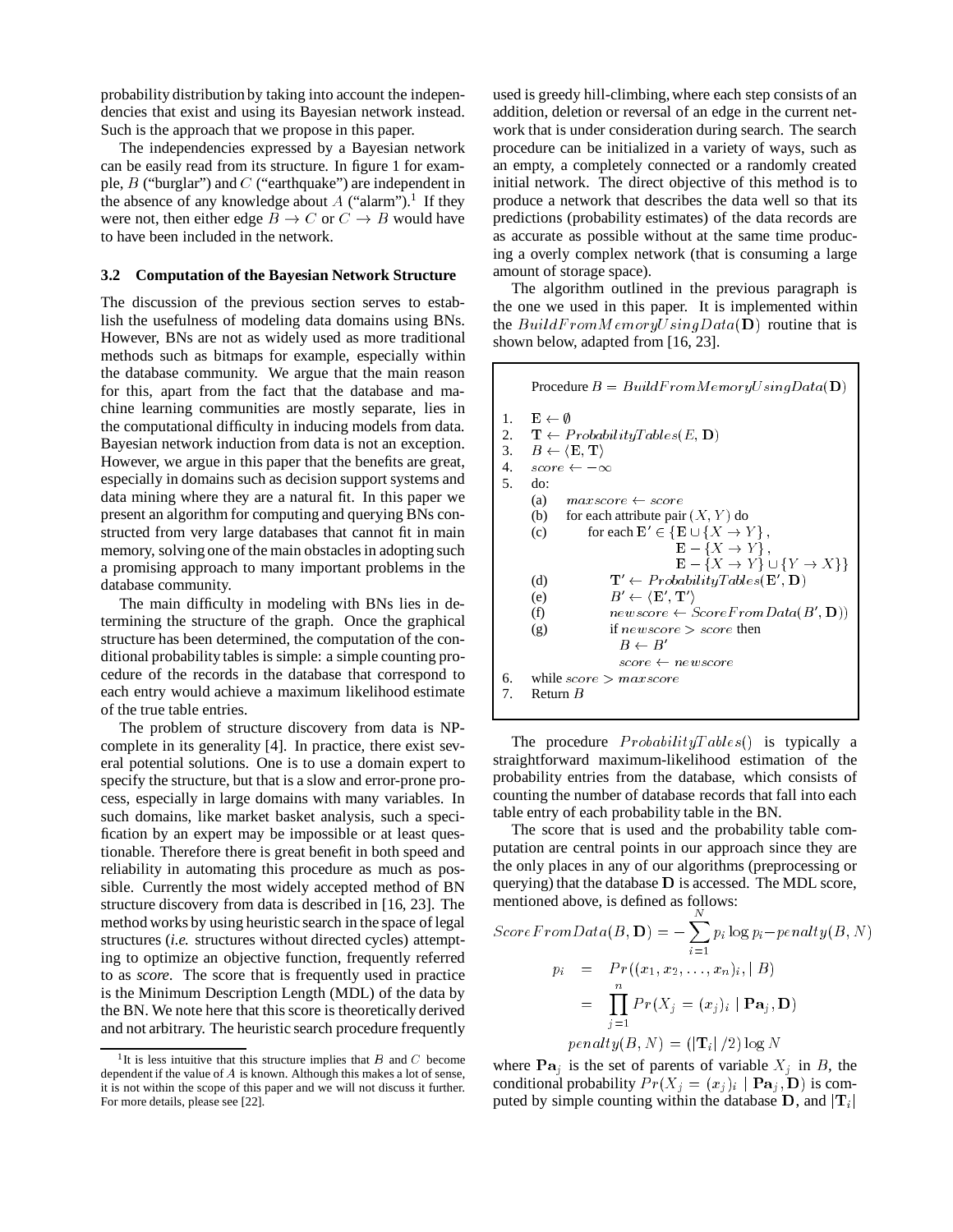is the number of necessary entries in all tables of  $B_i$  (the number of parameters of the model  $B_i$ ). We see that the score has two components: one that describes how well the network B describes the data  $(-\sum p_i \log p_i)$  and one that penalizes  $B$  for being too large (see discussion in section 1 and [16, 23] for details). In section 4.2.1 we will describe how to compute this score, and in particular the first term, from a set of Bayesian networks that represent our database, instead of the records themselves. This is necessary when merging BNs representing portions of <sup>D</sup> into a single BN, without accessing the data (see below).

In section 4.2.1 we also show how to implement the  $ProbabilityTables()$  procedure without accessing the database.

#### **3.3 Using the BN for Probability Estimation: BN Inference**

After generating a single BN for our database, we can use it to answer count queries. In order to do that, we need to estimate the probability (expected frequency) of the query using the BN, and multiply it with the number of records in the database (see section 4.2.2). *We do not need to access the database* for this.

The computation of this probabilitymay be involved and in general cannot be simply read off the probabilities in the tables of the network. For example consider two variables  $X$  and  $Y$  that are very far apart but connected by a directed path. The probability of  $X = 0$  and  $Y = 1$  without knowledge of the value of any other variable in the network is not a simple function of the entries in the conditional probability tables of the BN. Rather, it requires a process called probabilistic inference.<sup>2</sup>

There exist several algorithms for inference. Two kinds of methods exist: approximate and exact. Approximate ones [11, 7, 20] are sample-based, and generate an artificial database of samples during the process of estimation (the generated samples are discarded immediately and only the count of those than matched the query is kept). Their main disadvantage is that they are slow and may need a great number of samples to estimate the probability of the query to a sufficient degree. For exact inference, the most popular method is the join-tree algorithm. The details of the algorithm are beyond the scope of this paper, please see [19, 12]. Its running time depends on the number of variables and the complexity of the BN, but in practice for typical BNs of a few tens of variables it runs in under a second. This is the method we use in this paper, contained in the  $Estimate Probability()$  procedure that appears in section 4.2.2.

## **4 Proposed Method**

#### **4.1 Problem Description**

The problem we are addressing is the following:

**Problem**: we are given a database that does not fit in memory and a procedure

 $BuildFrom Memory Using Data(D)$  that is able to generate a BN from a memory-resident database.

**Desired Solution**: a representation that can fit in memory and a procedure  $EstimateCount()$ that uses it to compute the approximate answer to count queries that may specify an arbitrary number of attribute values.

The naive DataCube solution is to preprocess and store the counts for all possible such queries (see example in figure 1). However, this is infeasible for almost any realistic domain. Compressed bitmaps are one way of answering such queries exactly. However they may exceed the main memory size for very large databases. Also, since their perfect accuracy is not needed in the kind of applications we are addressing in this paper, it is reasonable to trade-off a small amount of accuracy in exchange for a much smaller representation that can fit in main memory, which in turn translates to a significant benefit in query performance. Sampling is one approximate technique that is however linear time  $(O(N))$  in the database size, as are bitmaps.

In this paper we propose to represent the record counts in the database with a single Bayesian network created from the entire database <sup>D</sup>. Our method is *constant time*  $(O(1))$  in the size of the database. It consists of merging a number of BNs,  $B_i$ , each constructed from a partition  $D_i$ of the entire database into a single one,  $\beta$ . Each  $B_i$  is created directly from  $D_i$  if it fits into main memory, or else by recursively splitting it, creating a network from each piece, and combining them in the same fashion that we combine the  $B_i$ 's into  $\beta$ . Each network  $B_i$  represents the joint probability distribution of partition  $D_i$ . Since the  $B_i$ 's are typically far smaller than the corresponding database partition  $D_i$ , they can have the benefit of (1) simultaneously fitting into main memory and (2) tremendously speeding up the generation of the single network  $\beta$  since no disk access is required (we do not access the database during merging or at query time).

The answer to a query is computed by using  $\beta$  to compute the probability (support) of the query and multiplying it with with the number of records in  $\bf{D}$  (denoted as N in the paper).

#### **4.2 Proposed Algorithms**

Before we present the algorithms, some notation (also see our table of symbols): the entire database as a set of records is <sup>D</sup>, and we denote each partition that we use to construct a Bayesian network  $B_i$  from as  $D_i$ . Therefore  $\bigcup_{i=1}^{N} \mathbf{D}_i = \mathbf{D}$  and  $\mathbf{D}_i \cap \mathbf{D}_j = \emptyset$ , for  $i \neq j$ . We want each partition  $D_i$  to be large enough so as to be representative, but small enough so that it fits into the main memory and satisfies the time constraints for building the corresponding Bayesian network. In the next two sections we describe the algorithm to merge a number of Bayesian

<sup>2</sup>Which is a generalization of logical inference—given a BN, it computes the probability of the truth of a compound predicate (query) rather than a true/false value.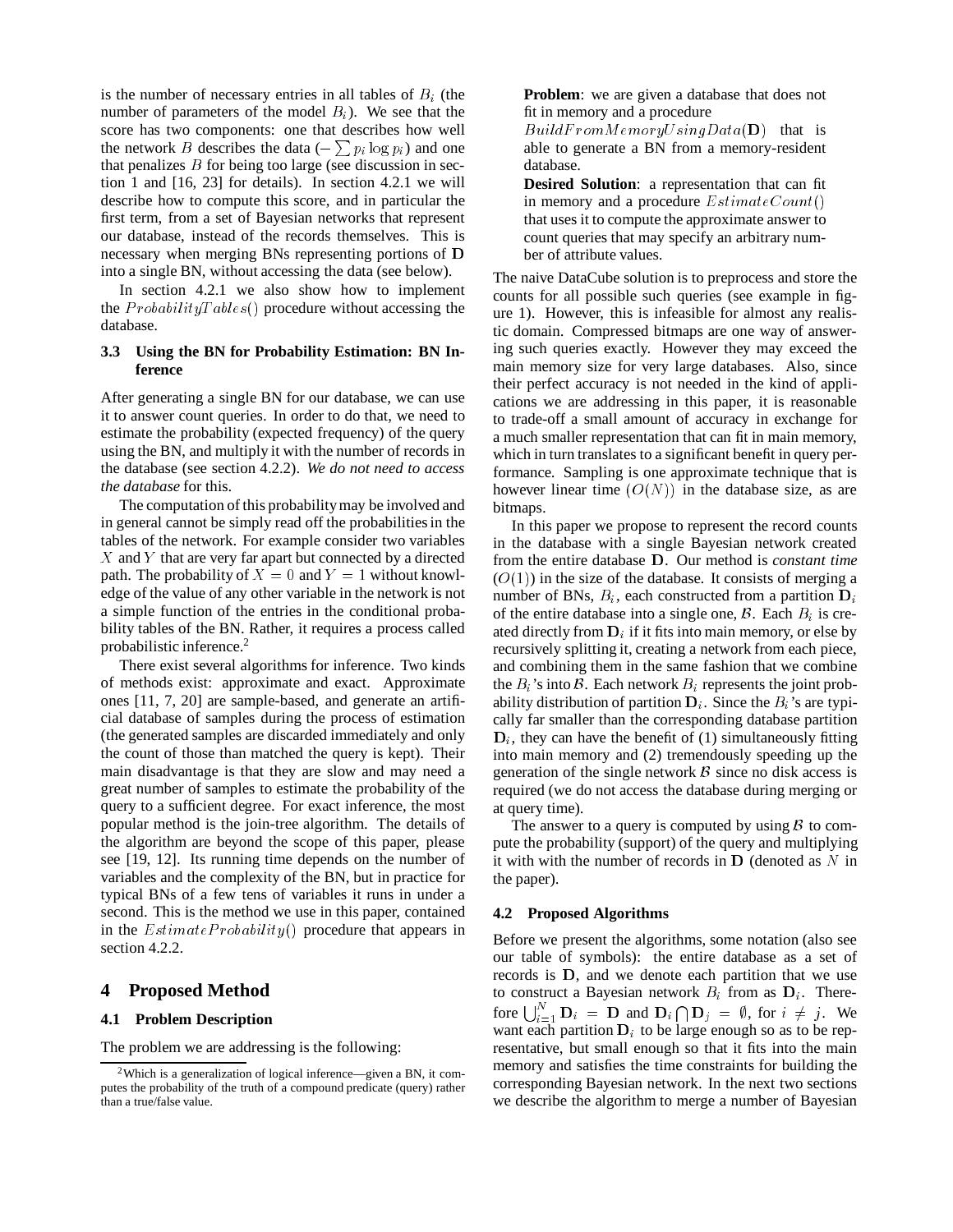networks, each constructed from a database partition using the  $BuildFromMemoryUsing Data(D<sub>i</sub>)$  procedure, and the algorithm to compute the count that corresponds to a user query.

#### **4.2.1 Algorithm for preprocessing the database: building and merging the BNs**

The proposed procedure to build Bayesian network  $\beta$  from data stored on disk is as shown in Figure 2. Inside the procedure, the  $BuildFromMemory Using Data()$  procedure contains the implementation of the algorithm for finding the structure of a Bayesian network from data that was described in section 3.2. We note that the generation of each  $B_i$  can be done in parallel.

Having produced the networks  $B_i$ ,  $i = 1, \ldots, K$ , we combine them into a single one,  $\beta$ , using the following procedure:

**Proceedure** 
$$
B = RecursivelyMerge(B_1, ..., B_K)
$$
:  
\nIf  $B_1, B_2, ..., B_K$  simultaneously fit  
\nin main memory then:  
\n $B = BuildFromMemoryUsingBNs(B_1, ..., B_K)$   
\nelse:  
\n $\tilde{B}_1 = RecursivelyMerge(B_1, ..., B_{\lfloor \frac{K}{2} \rfloor}).$   
\n $\tilde{B}_2 = RecursivelyMerge(B_{\lfloor \frac{K}{2} \rfloor+1}, ..., B_K).$   
\n $B = RecursivelyMerge(\tilde{B}_1, \tilde{B}_2).$ 

The  $BuildFrom Memory Using BNs(B_1, \ldots, B_K)$ procedure is the only remaining one that needs to be defined. It is exactly the same as the  $BuildFrom Memory Using Data(D)$  one (see section 3.2), with the exception that the score is now computed from the BNs  $(ScoreFromBNs()$  procedure) that are its arguments instead of the database  $(ScoreFrom Data()$  procedure):

$$
ScoreFromBNs(\tilde{B}, \overline{B_1, \ldots, B_K}) = \sum_{t \in Tables(\tilde{B})}^{representing \mathbf{D}} \log Pr(t | \tilde{B}) \times [(1/K) \sum_{k=1}^{K} EstimateProbability(t, B_k)] - penalty(\tilde{B}, N).
$$

In the above formula the outer sum goes over all table entries t in  $\ddot{B}$ . Each such table entry corresponds to a configuration of variable assignments (for the node and the parents of the node that it is attached to) and "don't cares" (for the remaining variables in the domain)—see figure 1 for example. The inner equally-weighted sum is simply an average over all networks  $B_i$ ,  $i = 1, ..., K$  of the probability of that configuration.  $Pr(t | \tilde{B})$  is the probability of configuration t in  $\hat{B}$ , and can be read directly off the corresponding table entry of  $\ddot{B}$ .

The computation of the probability tables by the  $Probability Tables()$  procedure is also done from the  $B_i$ 's without accessing the database; it is making use of the  $Estimate Probability()$  procedure:

$$
\forall t \in Tables(\tilde{B})
$$
  
Pr(t) = (1/K)  $\sum_{k=1}^{K} Estimate Probability(t, B_k)$ 

Since the database access is  $O(N)$  during the  $BuildFromDisk(**D**) procedure, the number networks at$ the base of the recursion is  $K = N/m = O(N)$ , and since accessing a BN does not depend on the database size, it is easy to make the following observation:

**Observation**: the entire  $BuildFromDisk()$  algorithm is  $O(N)$  time (linear in the size of the original database) and thus scalable. Moreover, it is parallelizable, with a straightforward parallel implementation.

This observation is supported by the experimental results (section 5, figure 7).

#### **4.2.2 Algorithm for answering a count query from a Bayesian network**

To estimate approximate counts for query Q from the Bayesian network  $\beta$  that is is the output of the  $BuildFromDisk()$  procedure, we use the  $EstimateCount()$  procedure, shown below:

> Procedure  $\hat{N} = EstimateCount(Q, \mathcal{B})$  :  $N = N \times EstimateProbability(Q, \mathcal{B}).$

The procedure  $Estimate Probability()$  can be any inference method developed in the Bayesian network literature. In our implementation we use the join-tree algorithm, which is a well-known exact algorithm for computing the probability of the query.  $Estimate Probability()$ returns the probability of query Q according to the probability distribution represented by  $\beta$ . Since  $\beta$  is a representative of the N records contained in D,  $N \times$ Estimate Probability $(Q, \mathcal{B})$  is an estimate of the number of records within  $D$  for which  $Q$  evaluates to "true."

Since the  $EstimateCount(Q, \mathcal{B})$  algorithm does not access the database, under our assumptions we can make the following observation.

**Observation:** the  $EstimateCount(Q, \mathcal{B})$  procedure is  $O(1)$  time in the size of the database.

This observation is also supported by our experimental results (section 5, figure 5).

### **5 Experimental Results**

We experimentally tested our approach on real and synthetic data. The real data consists of customer information data, obtained from a large anonymous retailer.<sup>3</sup> It consists of over 3 million customer transactions (3,261,809)

<sup>3</sup>For confidentiality reasons we cannot reveal the name the retailer nor the products involved.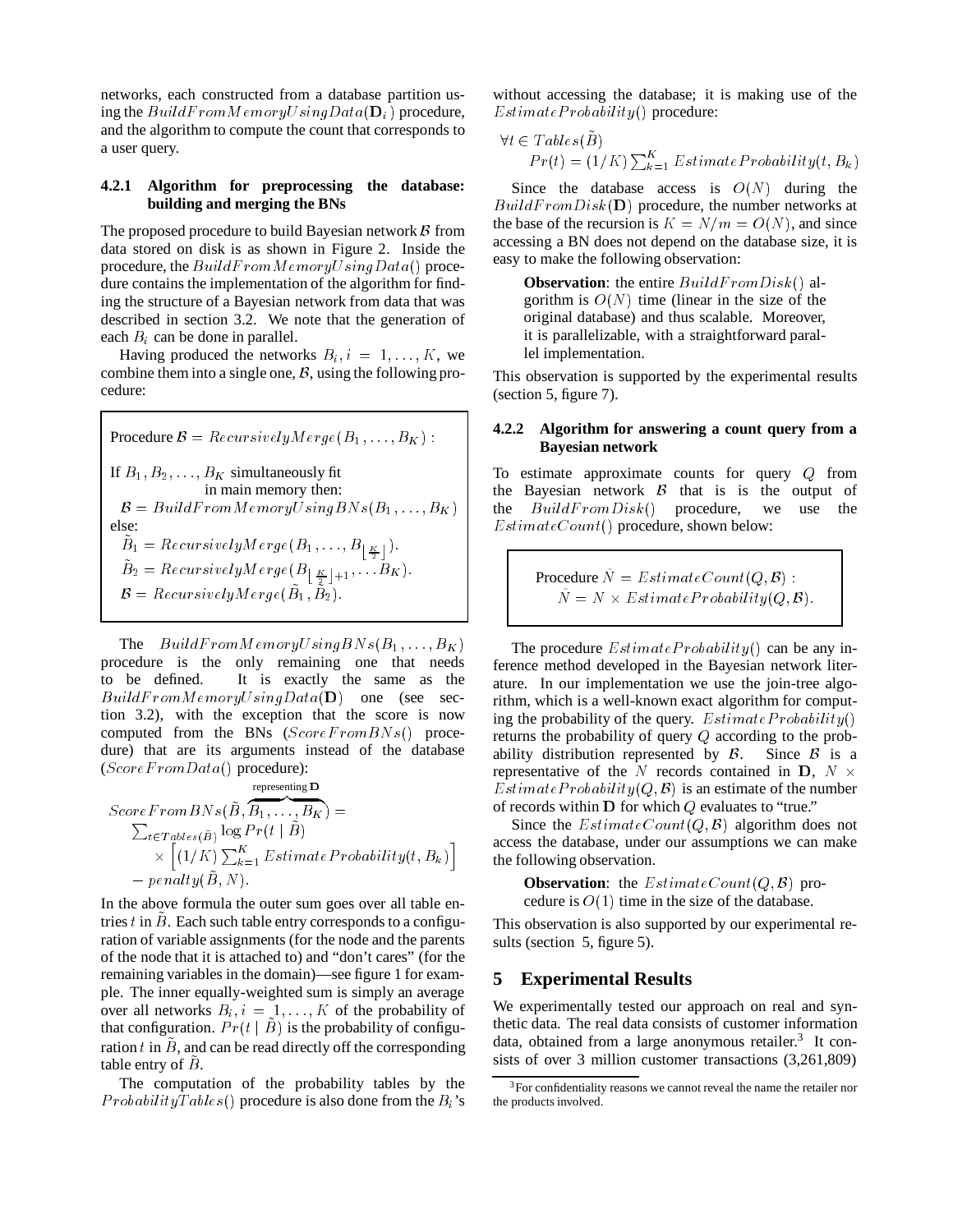



containing information on whether the customer purchased any of the 20 most popular items in the store. The data represents one week of activity and its concise representation occupies around 8 MB. This size coincides with the size of its uncompressed bitmap. Although this database is not large in size, we use it in order to obtain performance results on the compression ratio we can obtain on real-world data.

In order to assess the scalability of our system, we needed larger sets that were not available at the time of our evaluation. For this reason we used synthetic data for our scalability study. The synthetic data we used were produced by a program available from IBM's QUEST site.4 The generation program produces a specified number of randomly generated association rules involving a number of attributes (their number is also randomly distributed around a user-specified mean), and then generates marketbasket data whose statistical behavior conforms to those rules. We produced a database of approximately 100 thousand and 1, 10, 100 and 196 million records from a store inventory of 5,000 items (products) using 10,000 customer patterns having an average length of 4. (Each customer pattern corresponds to an "association rule.") The average transaction length was 10 items. As in our real database, we used the 20 most frequently used items.

From both real and synthetic databases we then constructed a number of Bayesian networks from that data in order to model their joint probability distribution. We split the data randomly in a number of subsets  $\mathbf{D}_i$ , each containing at most  $m = 100,000$  records. We then used each subset  $D_i$  to construct the corresponding Bayesian network  $B_i$ .

Our experiments evaluate our approach with respect to the following dimensions:

- 1. Query count error.
- 2. Space to store models and effective compression of the database.
- 3. Time to answer a query.
- 4. Build time and scalability.
- 5. Visualization of the dependencies in the database.

Because the number of possible queries grows exponentially with the number of variables that are allowed to be involved in it, we were not able to perform all possible queries of any sizeable length. Instead we generated 10,000

Size of database after compression (logscale, both axes)



Figure 4: Comparison of the size of the compressed database size using bitmaps, sampling by 10% and NetCubes. The difference between gzip and bzip2 is small (see table 3), so only the best of the two ( $bzip2$ ) is used here.

random queries of length up to 5 variables and used them to assess the query error. Each query may test for the presence **or absence** of any particular item in a transaction, from the 20 most frequently purchased items. For example one such query may be "what is the number of transactions in the database in which a customer purchased milk and orange juice but not bread?"

#### **Compression**

In this set of experiments we compare the size of our representation to that of compressed bitmaps and sampling by 10%, also compressed. Compressing the bitmaps of each of our databases produced approximate 7:1 compression ratio for the synthetic Quest databases and 3.8:1 for the real-world data. Compressing the sampled database predictably produces linear compression with respect to compressed bitmaps. In stark contrast, the NetCube approach typically produced compression ratios of 500:1 or more for synthetic data and 1800:1 or more for real data. The compression ratios and BN sizes are shown in table 3 and are also plotted in figure 4. The price for such a high compression performance is the fact that it is lossy. However, if the application can tolerate errors of the order of 5%, then it may be the method of choice for the data analyst, since sampling by 10% achieves much lower compression ratios

<sup>4</sup>http://www.almaden.ibm.com/cs/quest/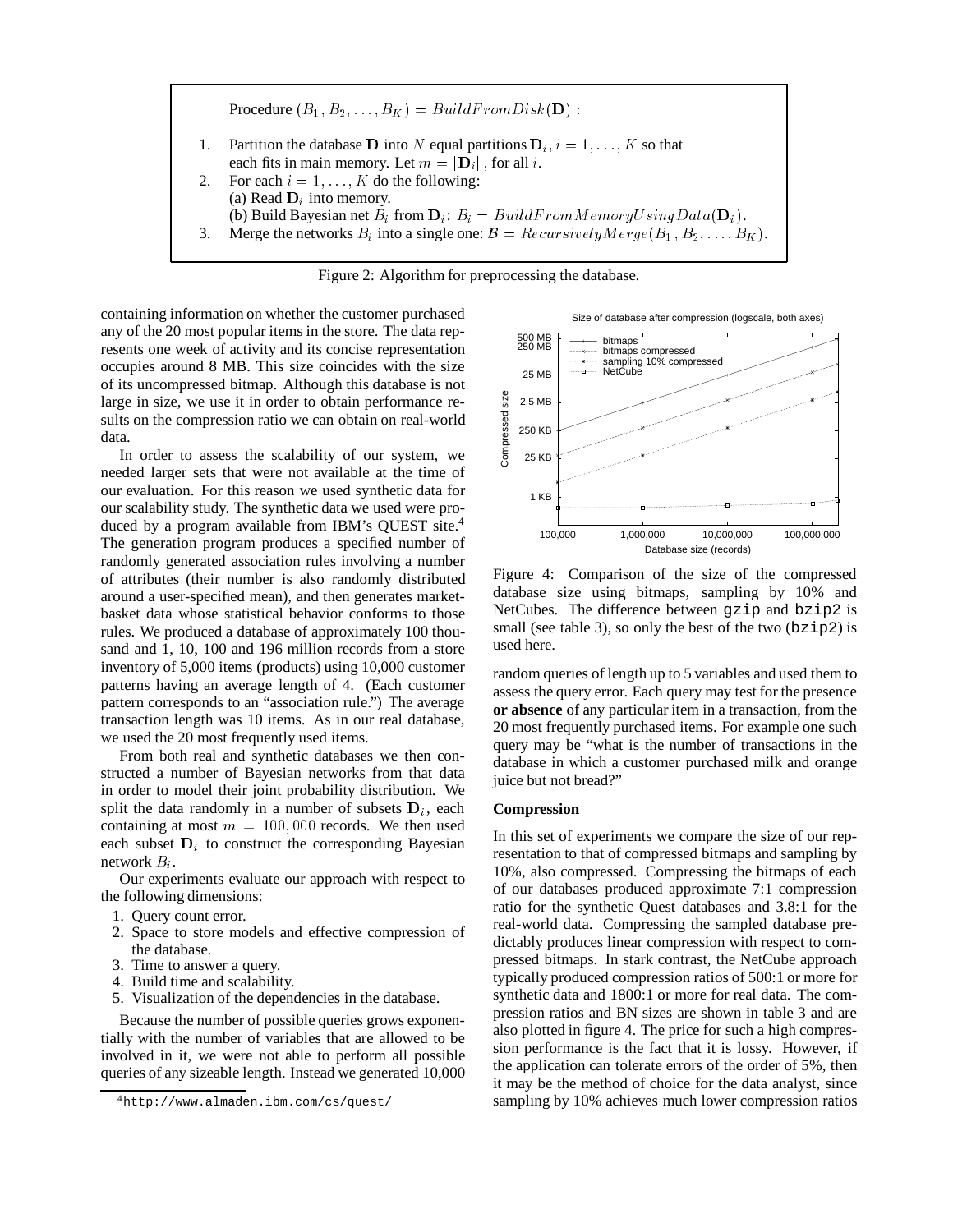| Database           | Records     | Bitmap size | Compression ratios ( <i>before:after</i> ) |       |          |                                             |
|--------------------|-------------|-------------|--------------------------------------------|-------|----------|---------------------------------------------|
|                    |             | (bytes)     | gzip                                       | bzip2 | Sampling | <b>NetCube</b>                              |
| Ouest              | 100,000     | 250,000     | 7:1                                        | 7.8:1 | 72:1     | $\overline{(430 \text{ bytes})}$<br>581:1   |
|                    | 1,000,000   | 2,500,000   | 7.1:1                                      | 7.9:1 | 77:1     | 5814:1<br>$(430 \text{ bytes})$             |
|                    | 10,000,000  | 25,000,000  | 7.1:1                                      | 7.9:1 | 79:1     | $\overline{(519 \text{ bytes})}$<br>48170:1 |
|                    | 100,000,000 | 250,000,000 | 7.1:1                                      | 8:1   | 79:1     | 414594:1(603 bytes)                         |
|                    | 196,896,433 | 492,241,100 | 7.1:1                                      | 8:1   | 80:1     | $\overline{610721:1(806 \text{ bytes})}$    |
| Anonymous retailer | 3,261,809   | 8,154,540   | 3.8:1                                      | 3.8:1 | 37:1     | $(4317$ bytes)<br>1889:1                    |

Figure 3: Comparison of compression ratios for various databases used for the experiments. The first rows correspond to the Quest-generated databases while the last one corresponds to real data obtained from an anonymous retailer. The sampling figures refer to 10% sampling and after  $bzip2$  compression. For the NetCube, the trend of compression ratios that are increasing with database size is due to increasing benefits from using an approximately fixed-sized probabilistic model of a domain in place of data drawn from it.

with similar error; moreover, the query time for sampling is linear in the size of the database while NetCube queries are approximately constant.

Note that the network produced from real data, corresponding to one week of transactions, occupies only 4 KB. If are allowed to make the conservative assumption that the network from any given week is 10 times this one (40 KB), and the assumption that doubling the database size doubles the size of the resulting network (for which our experiments have no support of, and in fact indicate that it might not grow at that rate but a much smaller one), then our approach makes it possible to fit **20 billion** transactions in the memory of a regular workstation with 256 MB of main memory, corresponding to **more than 100 years of transactions** at this rate, effectively spanning the lifetime of most businesses.

#### **Query time**

We used a typical workstation with 256 MB of physical memory for our query time experiments. Running our set of queries on the bitmaps we noticed a slowdown for the larger Quest databases whose bitmap cannot fit into main memory. This happens because the bitmap system had to use part of the virtual memory system which resides on the disk. An important observation we can make here is that although bitmap compression will temporarily alleviate this problem, a database of more than 7 times our largest one would again force the bitmap method into the same thrashing behavior (note the compression ratio 7:1 for bitmaps in table 3). A database of such a problematic size would not be atypical in today's real-world problems.

Even without the thrashing problem of bitmaps however, we see that the query times for sampling increase (linearly) with database size, as expected. This also shows in figure 5. In contrast, using a set of BNs to answer queries is approximately constant. That proves that our method can be an invaluable tool that remains practical for extremely large problems.

#### **Query error**

In figure 6 we show our assessment of the query error using our set of 10,000 random queries containing up to 5 variables. Because relative error becomes artificially large for

Query times for 10,000 random queries (logscale on DB size)



Figure 5: The query time for bitmaps increases linearly or superlinearly (thrashing) with the database size. Here 10,000 queries were run on a workstation with 256 MB of main memory. The NetCube query time is constant and under a second per query due to its approximately constant representation size.

queries of very little support even when the count difference is not very large, we used queries that had at support 1% or more. Apart from artificially weighing the error rate, queries of very small support are arguably "uninteresting" and can also be also due to spurious factors. Such treatment is consistent with other approaches in the literature (*e.g.* [2]).

In figure 6 we can see that the average relative error of NetCubes is very small, well under 5%. Those queries that happen to have larger than 5% error are typically those with small support, in the range of 1%. We also see that only sampling at 10% has average error levels comparable to NetCubes. That is the reason why in our evaluation we display figures for 10% sampling only.

#### **Build time**

As mentioned above, we generate a BN for each database piece of 100,000 records, *i.e.*  $m = 100,000$  in our implementation. As we can see in figure 7, this makes our method linear on the database size, and thus scalable. Each database piece can be processed in parallel, and the merg-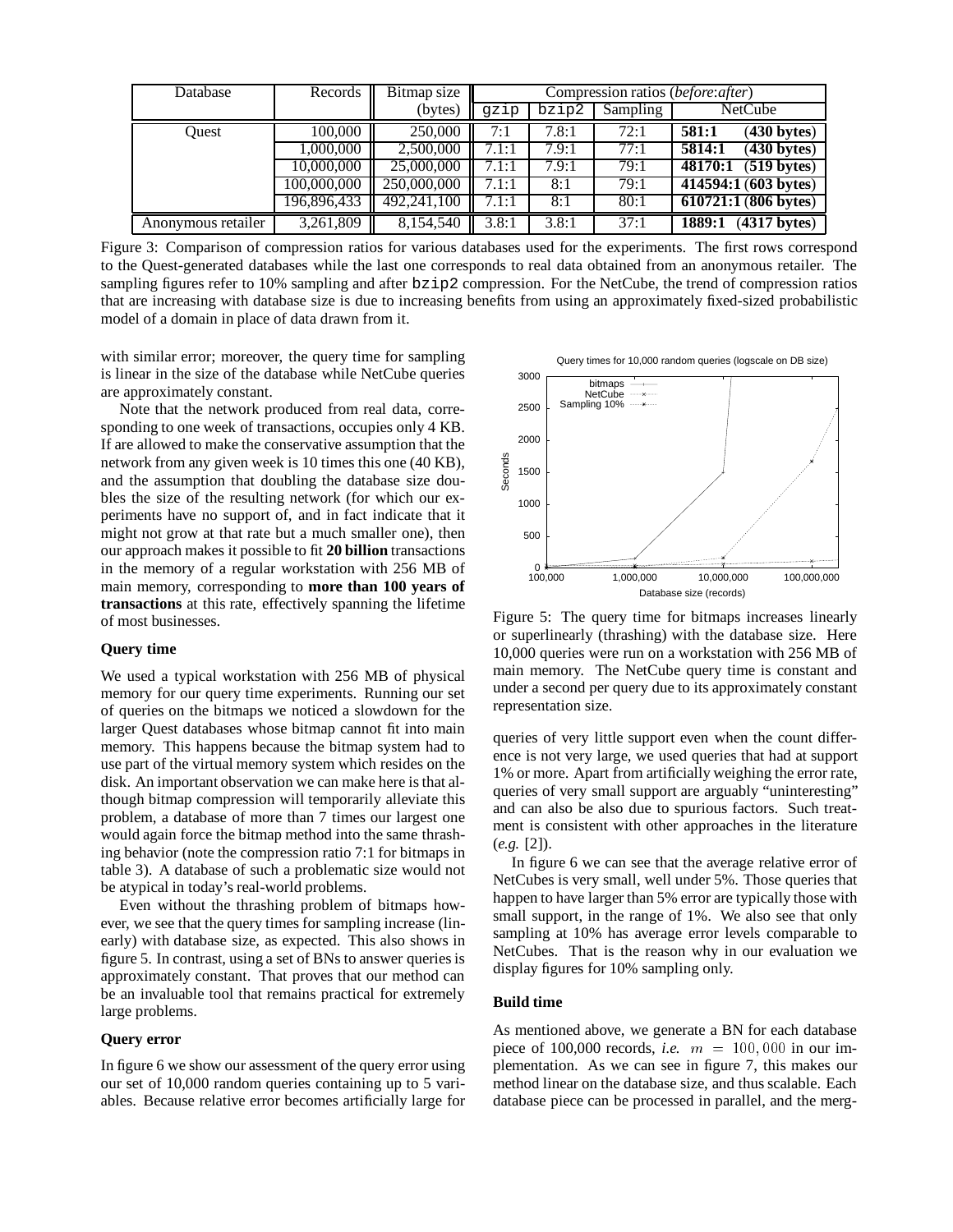

Figure 6: Average relative error rate for 10,000 random queries of up to 5 variables, having at least support of 1% of the size of the original database. The queries are done on the largest of the QUEST databases, containing 193 million records.

ing of the BNs can also be done in parallel across the same recursion depth. Thus our method is parallelizable in a straightforward manner. Parallelization over a cluster of workstations scales linearly, making the generation of a database of 200 million transactions a matter of hours on a modest cluster of 10 workstations, as shown in figure 7.

We note here that our attempts to create a single BN by using the straightforward  $BuildFrom Memory Using Data()$  algorithm on the entire database were unsuccessful for very large problems of size 100 million records or more; the algorithm **did not terminate while producing the network after 4 days and had to be manually aborted**. This clearly underscores the usefulness and indeed the absolute necessity of using our recursive combination procedure  $(BuildFromDisk)$ procedure) for any kind of practical application that involves very large databases.

#### **Visualization**

In figure 8 we show a BN produced from real data corresponding to a week of activity of the 20 most frequently purchased items at a large anonymous retailer. The advantage of the graphical representation of the BN that our approach generates is that it can be used to clearly depict variables that are the most influential to the ones that the analyst might be examining. Moreover, the conditional probability tables will give our analyst the exact nature and strength of these influences. Therefore our approach fits very well in the data mining procedure and can save the analyst large amounts of time that would be otherwise spent on exploration, drill-down analysis etc. of the customer database.

#### **6 Discussion and Extensions**

In this paper we use only binary variables. However, the concepts and implementation easily extend to multi-valued discrete data easily. NetCubes can also handle continu-



Figure 7: Build time for the set of multiple BNs increases linearly with the number of records in the database. Moreover, parallelization over a number of workstation scales the build time down linearly. Each partition of the database contains 100,000 records and can be processed independently of others.

ous variables after bucketization *e.g.* "salary" could become a discrete variable taking values "low" ( $\leq 10,000$ ), "medium" ( $\geq 10,000$  and  $\leq 100,000$ ) or "high" ( $\geq$ 100; <sup>000</sup>).

A subject of future research is the extension of the current system to the estimation of additional aggregate functions of the DataCube operator, in addition to counts. For example, knowing the probability distribution of a multivalued attribute enables us to quickly estimate its average value. Other quantities such the minimum and maximum values can be read directly from representation of the Bayesian network.

The approach presented here lends itself easily to nonstationary distributions. Assume for example that new data are incorporated in the database periodically, *e.g.* a supermarket may append transaction data to the database at the end of each day. A data analyst may be interested in certain quantities on a per-day basis. In that case the solution is easy: we can compute one Bayesian network for each particular day only. That network can answer queries for that day. More often it is more useful to examine the behavior over broader time periods. The same approach will work for that purpose: a query concerning several days, not necessarily consecutive, can be made to the corresponding (single-day) networks covering the time period of interest. The resulting counts can then be simply summed to obtain a count estimate for the entire time period.

# **7 Conclusions—Contributions**

In this paper we propose a *paradigm shift* in the approximate computation of count DataCubes: we propose to use a model of the data instead of the data themselves. Our approach, NetCube, uses the proven technology of Bayesian networks to obtain the key advantage of large storage savings in situations where only approximate an-